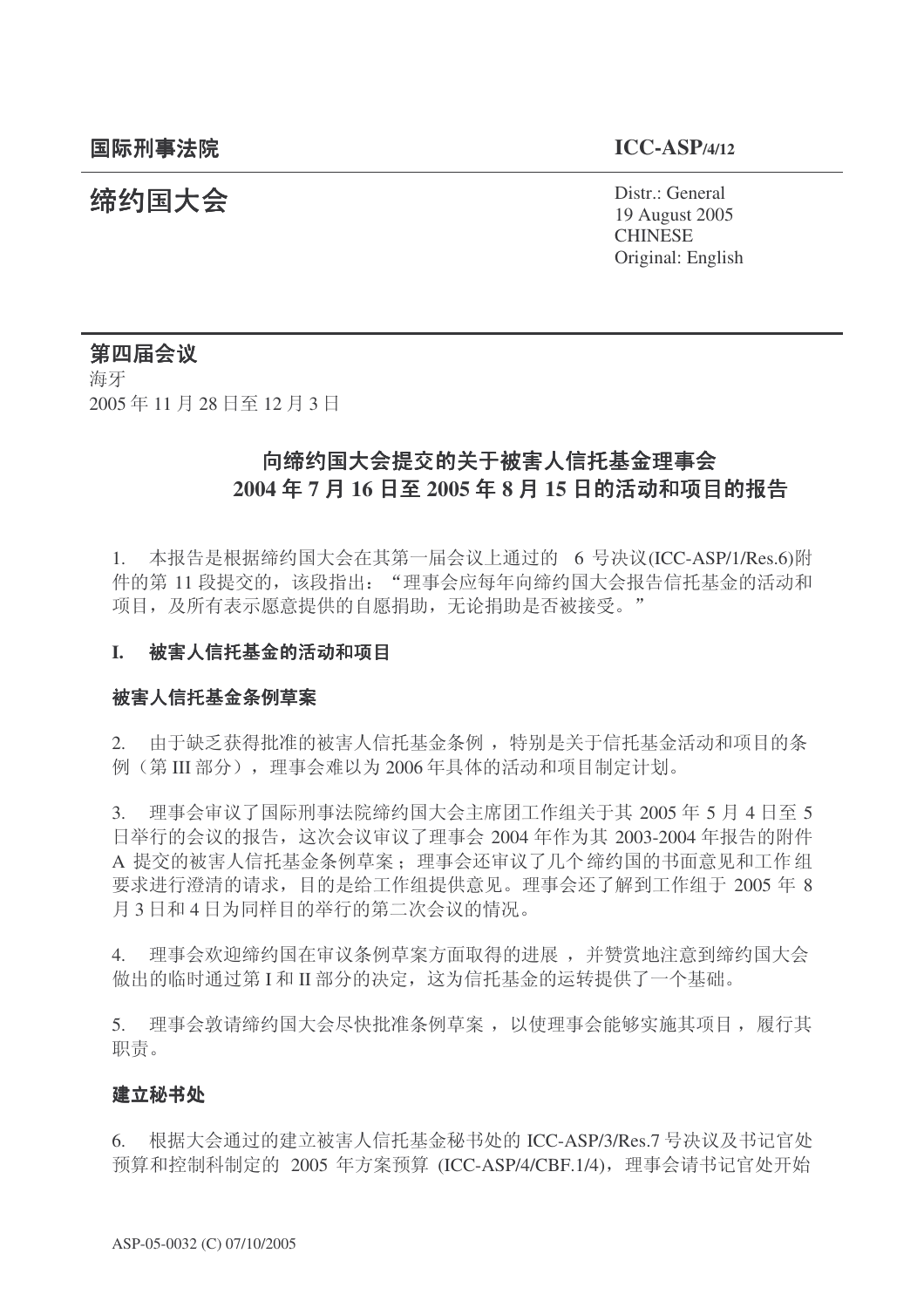招聘信托基金秘书处第一批工作人员的工作。之后, 缔约国大会决定要为新的理事会 秘书处招聘的第一个职位是一名筹资于事(P4)。在2005年1月和2月立即公布了这 一职位。遗憾的是, 所收到的合适候选人的申请不够多, 因此决定重新开放这一职 位,并不仅通过正常的渠道,而且还在出版物和(筹资专业人士很可能浏览的)网站 上公布这一空缺。在2005年4月和5月再次征求对这一职位的申请, 结果有更多合格 人选递交了申请。定于2005年8月和9月进行面试,而且理事会希望这名筹资干事在 这之后很快被任命。

7. 批准的另两个职位, 一名半日制法律干事 (P2)和一名一般事务工作人员 (G5), 一旦筹资于事上班将在 2005年公布和讲行招聘。

#### 理事会的筹资努力

 $8.$  依照 缔约国 大会 ICC-ASP/3/25 号文件第 7 段以及向理事会提出的 根据 ICC-ASP/1/Res.6 号决议附件的第 8、9、10 和 11 段继续进行筹资努力的要求, 理事会成员 继续促进对被害人信托基金进行自愿捐款。

9. 在本年度报告所涵盖的时间内, 政府和个人的自愿捐款增加了很多, 而且国际组 织采取了一些筹资的行动并提出了建议。例如,针对国际刑事法院的荷兰非政府组织 平台在荷兰非政府组织中开展了一项筹资活动, 将为信托基金联合捐助一笔款项。

#### 提议的 2006 年预算

10. 理事会为根据 ICC-ASP/3/Res.7 号决议而成立的被害人信托基金秘书处准备了一项 2006 年的预算建议。根据 ICC-ASP/1/Res.6 号决议附件第 6 段, 现将预算建议提交给 缔约国大会供批准。预算建议见本报告附件A。

11. 如预算建议第5段所述, 理事会成员认为信托基金很可能在 2006年的某一时间开 始其活动,而且很可能需要监测这些活动并履行《程序和证据规则》及信托基金条例 赋予信托基金的各项职能。

12. 理事会成员认为, 所提议的任命一名高级的工作人员来管理秘书处是秘书处成功 的关键。任命一名执行主任负责就所有信托基金的行政管理、磋商以及参加与缔约国 和其他组织的高级别代表的谈判等问题向理事会提供建议和帮助,将有助于加强被害 人信托基金的工作和实现其目标。

13. 根据 ICC-ASP/1/Res.6 号决议第 7 段, 理事会负责确定信托基金的活动和项目及其 可支配的财产和资金的分配,同时要考虑到现有的资源并遵守法院做出的决定。在这 一框架内, 执行主任将协助理事会确保信托基金按 ICC-ASP/1/Res.6 号决议附件第 6 段 所述正常履行职能。执行主任指导和协调秘书处工作的作用将确保被害人信托基金的 功效。

14. 最后, 可以忆及, 缔约国大会在 ICC-ASP/1/Res.6 号决议附件第 6 段中已规定"如 果信托基金工作量增加", 它 "可根据理事会的建议, 在酌情同书记官长协商后, 考 虑扩充能力, 包括......任命一名执行主任。"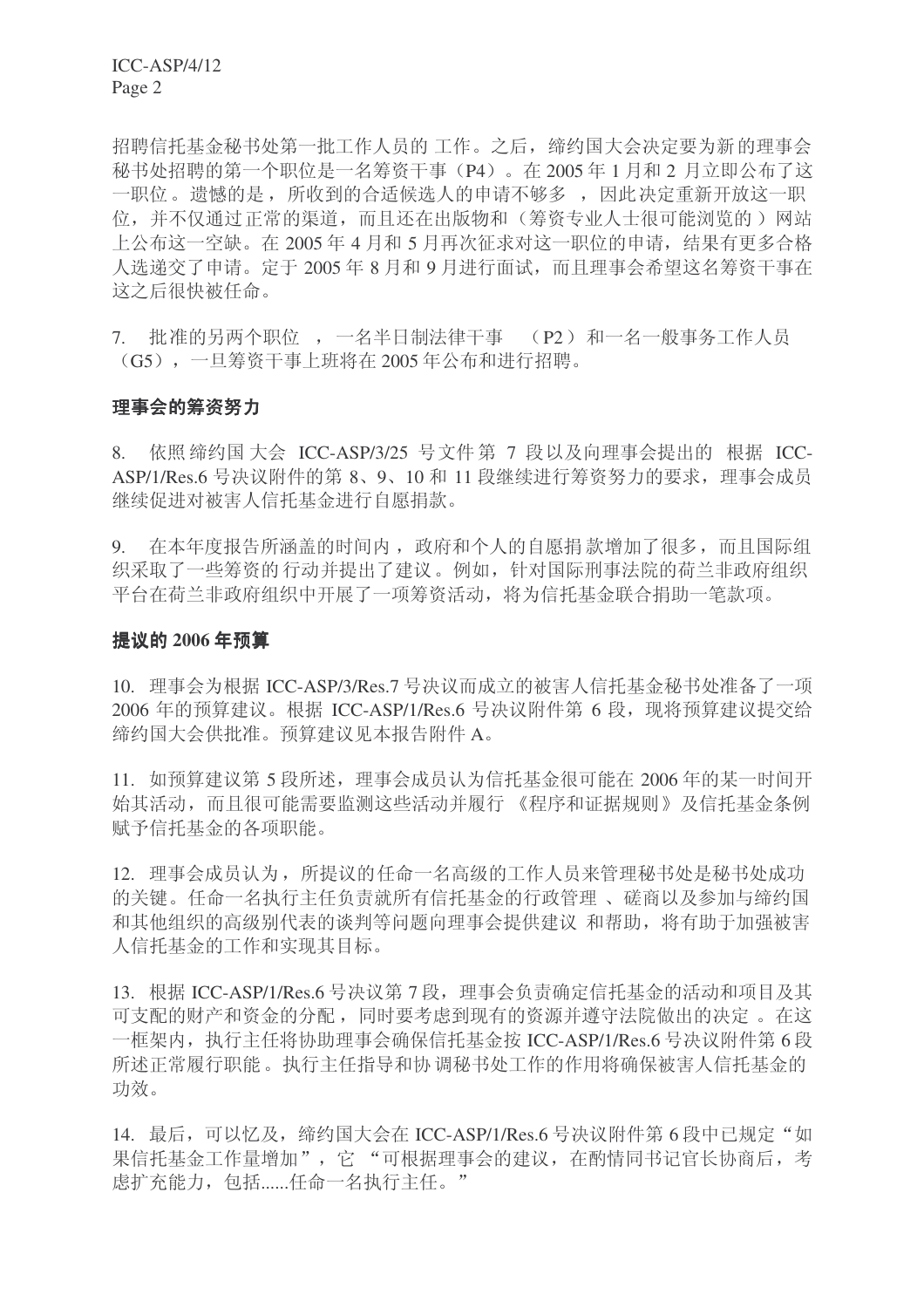# 书记官处提供的帮助

15. 根据 ICC-ASP/1/Res.6 号决议附件第 5 段、法院第一个财政期间的预算 (ICC-ASP/1/3) 第 91 段、2004 年方案预算 (ICC-ASP/2/10) 第 284、290 和 292 段以及 2005 年方案预算 (ICC-ASP/3/25) 第 451 段, 书记官处在这一年中提供了行政帮助, 以便确保信托基金理事会正常履行职责, 理事会对此表示感谢。

# II. 自愿捐款的状况

16. ICC-ASP/1/Res.6 号决议附件第 11 段要求每年向缔约国大会报告"所有表示愿意 提供的自愿捐助,无论捐助是否被接受",根据这一要求,本年度报告(附件 B)提 供了一份捐助的清单。这份清单包括了从缔约国、法院法官和工作人员那里得到的捐 助, 以及通过非政府组织"寻求全球解决方案的公民"得到的捐款, 该组织在美国进 行募捐, 一直到 2004年12月。

17. 从 2004年7月16日至 2005年8月15日, 被害人信托基金开放了两个银行账 户,一个在美国,另一个在荷兰。截至 2005年8月 15日,两个账户的具体余额分别 是 403.02 美元和 680,185.77 欧元。

18. 理事会对过去一年和今年为法院管辖权内犯罪的被害人及其家属所做的捐助表 示深切的感谢。理事会成员极力鼓励缔约国继续为信托基金 进行捐助, 这对于信托基 金目前的发展阶段尤为重要。

## **III.** 被害人信托基金理事会成员 Arias Sánchez 博士辞职

19. 2 月 7 日, 信托基金理事会主席 Simone Veil 女士收到了 Oscar Arias Sánchez 博士 的一封信, 信中他遗憾地通知她, 他提出辞去信托基金理事会成员的职务。后来 Arias Sánchez 博士于 5 月 6 日告知 Veil 女士, 他希望他的辞职从理事会的下一次会议起生 效。最后, 2005年 9 月 19 日, 他通知 Veil 女士, 他很遗憾不能参加原定于 2005 年 9 月 8 日和 9 日后延期到 2005 年 11 月举行的理事会下一次年会, 并希望他的辞职立即 生效。

20. 由于《罗马规约》或《程序和证据规则》都没关于理事会一名或多名成员辞职或 缺席的法律条款, 理事会向缔约国大会建议在其下一届会议上或者通过一项关于这一 问题的具体决议, 或者在被害人信托基金条例草案的最终文本中加上 关于这一问题的 规定。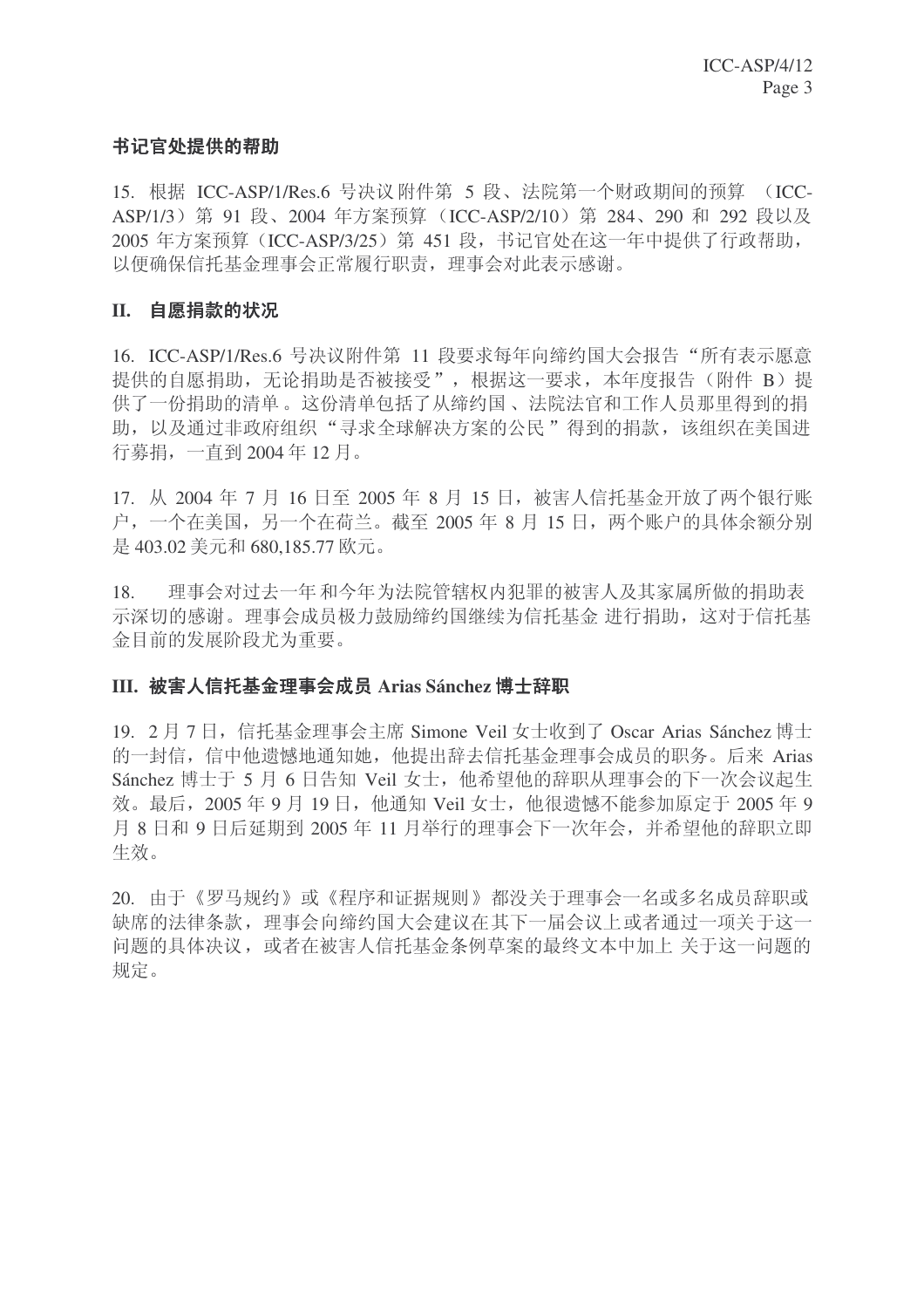# 附件 A 提议的被害人信托基金秘书处 2006 年预算

1. 在其 2004年9月于海牙举行的第三届会议上, 缔约国大会批准成立被害人信托基 金秘书处 (ICC-ASP/3/Res.7 号决议第 1 段)。秘书处的建立是为了向信托基金理事会 提供必要的帮助, 协助它在完成其为法院管辖权内犯罪的被害人及其家属谋 福利的任 务过程中正常地发挥它的职能。

2. 缔约国决定在根据 ICC-ASP/1/Res.6 号决议附件进行进一步评价之前, 秘书处在 2005年将由法院的正常计划供资。

3. 据此,被害人信托基金秘书处于 2005 年成立。当时决定秘书处在理事会的全面领 导下, 就有关理事会活动的事宜开展工作 (ICC-ASP/3/Res.7 号决议第 2 段), 为了行 政管理的目的, 秘书处及其工作人员附属于书记官处。同一决议的第3段谈到, 考虑 到理事会和秘书处的独立性, 法院的书记官长可提供理事会和秘书处正常运转所需要 的帮助(ICC-ASP/3/Res.7 号决议第3段)。

4. 理事会希望缔约国注意到这样的事实, 即如果信托基金的工作量增加, 秘书处将 需要扩充能力以便履行其职责。工作量可能会受到一些因素的影响, 其中包括在条例 得到通过后, 缔约国通过这些条例赋予信托基金的使命的确切性质, 以及法院承接的 诉讼讲展的速度。在这些因素仍不可知的情况下,很难预想到秘书处什么时候将需要 扩充能力,因而很难说是否应当建议在 2006年扩大秘书处。

目标

为理事会在完成其任务时正常发挥职能提供必要的帮助 (ICC-ASP/3/Res.7 号决议 第1段)。

| 预期成果           | 业绩指标                            |
|----------------|---------------------------------|
| 秘书处向理事会提供有效的支持 | 启动程序以便于信托基金和理事会开<br>展工作         |
| 信托基金筹集自愿捐款的能力得 | 建立起核查收到的资金来源的机制                 |
| 到加强            | 避免在不同被害人群体中明显不公平<br>分配资金的标准得到通过 |
|                | 向被害人信托基金捐款的缔约国和外<br>部行动者的数量有所增加 |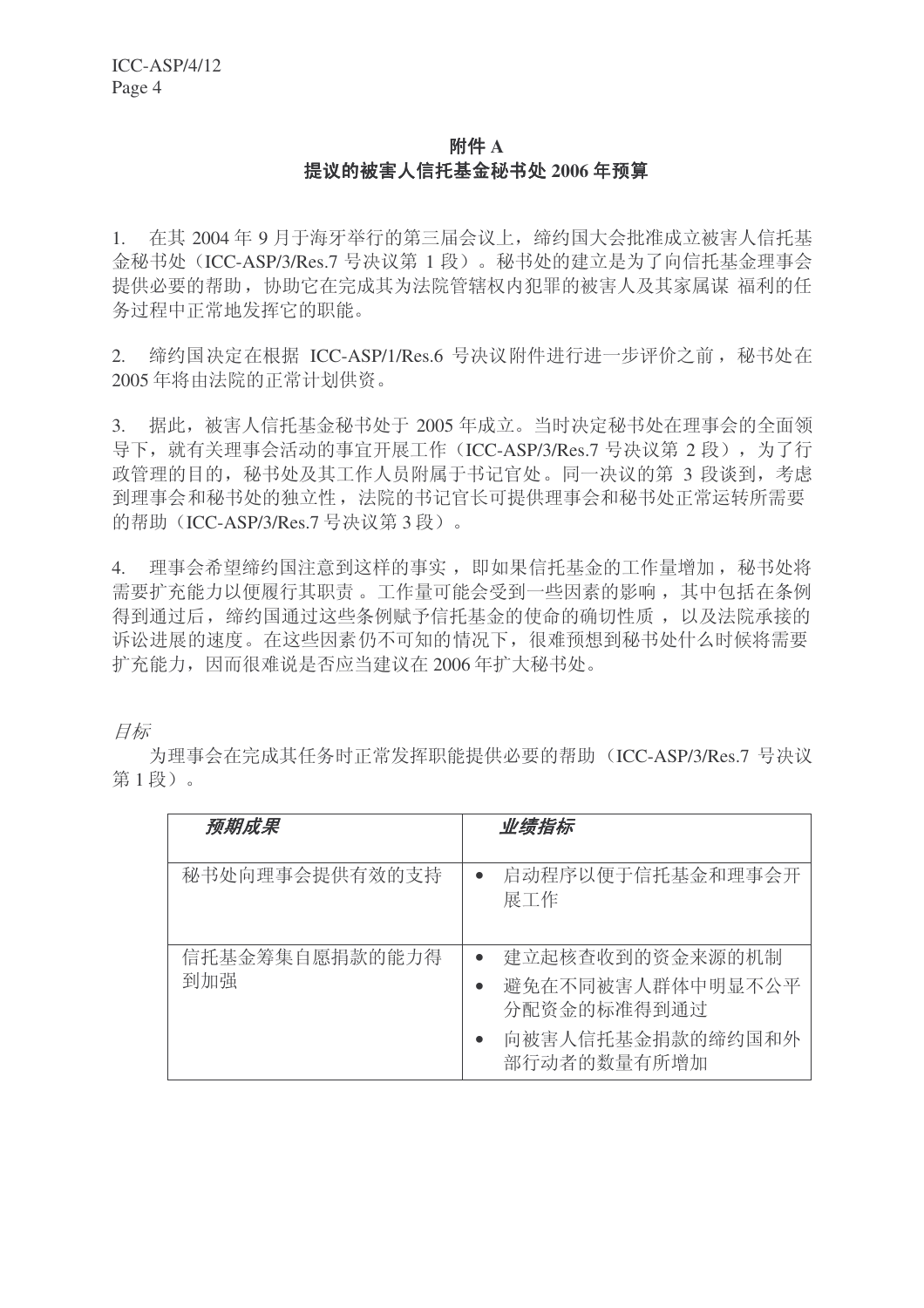### 预算建议

5. 鉴于这些未知因素, 理事会只能建议 2006 年适当扩充秘书处的能力。委员会认 为, 由于在 2006 年筹资于事已上任几个月, 而且信托基金的资金水平预计会有所增 长,另外鉴于信托基金很有可能在 2006年开始进行活动,因此有一名执行主任是很重 要的。执行主任将能够监督具体项目的 拟定和实施情况, 以及有效地履行《程序和证 据规则》和信托基金条例赋予信托基金的各项职责的情况。

6. 理事会还预见到, 将需要新的行政能力, 以便为执行主任提供必要的支持并管理 信托基金将要利用的大量复杂信息。

7. 上述能力的扩大将使秘书处的人员配置水平达到五名: 一名执行主任 (D-1), 一 名筹资干事(P-4), 一名全职准法律干事(P-2)和两名行政助理(G-5)。

### 方案 3600: 被害人信托基金秘书处

提议的被害人信托基金秘书处预算

8. 提议的 2006年预算见下表。

|             | 2004年支出 |                | 批准的 2005 年预算 |                | 提议的 2006 年预算 |      |       |       |  |
|-------------|---------|----------------|--------------|----------------|--------------|------|-------|-------|--|
|             |         | (千欧元)          |              |                |              |      |       | (千欧元) |  |
| 项目          | 合计      | 核心             | 有条件的         | 合计             | 核心           | 有条件的 | 合计    |       |  |
| 专业人员        |         | 91             |              | 91             | 333.3        |      | 333.3 |       |  |
| 一般事务人员      |         | 39             |              | 39             | 108.6        |      | 108.6 |       |  |
| 人员分项合计      |         | 130            |              | 130            | 441.9        |      | 441.9 |       |  |
| 一般临时协助      |         | 35             |              | 35             |              |      | 0.0   |       |  |
| 其他人员分项合计    |         | 35             |              | 35             | 0.0          |      | 0.0   |       |  |
| 旅行          |         | 70             |              | 70             | 70.0         |      | 70.0  |       |  |
| 招待费         |         | $\overline{7}$ |              | $\overline{7}$ | 7.0          |      | 7.0   |       |  |
| 合同性服务, 包括培训 |         | 90             |              | 90             | 90.0         |      | 90.0  |       |  |
| 一般业务费用      |         | 93             |              | 93             | 83.0         |      | 83.0  |       |  |
| 物品和材料       |         | $\overline{4}$ |              | 4              | 10.0         |      | 10.0  |       |  |
| 家具和设备       |         | 41             |              | 41             |              |      | 0.0   |       |  |
| 非人员分项合计     |         | 305            |              | 305            | 260.0        |      | 260.0 |       |  |
| 方案合计        |         | 470            |              | 470            | 701.9        |      | 701.9 |       |  |

提议的 2006年人员配置

| 信托基金秘书处 | <b>USG</b> | ASG | $D-2$ | $D-1$ | $P-5$ | $P-4$ | $P-3$ | $P-2$ | $P-1$ | P 级人<br>员合计 | $GS-$<br>PL | GS-<br><b>OL</b> | $GS \mathcal{B}$<br>人员合<br>ìt | 人员合<br>it |
|---------|------------|-----|-------|-------|-------|-------|-------|-------|-------|-------------|-------------|------------------|-------------------------------|-----------|
| 基本      |            |     |       |       |       |       |       |       |       |             |             |                  | ▵                             |           |
| 与情势有关的  |            |     |       |       |       |       |       |       |       |             |             |                  |                               |           |
| 人员配置合计  |            |     |       |       |       |       |       |       |       |             |             | ∼                | ∸                             |           |

9. 根据设想,于 2005 年成立的秘书处 2006 年将通过对信托基金的日常管理,支持 理事会在完成其使命的过程中正常发挥理事会的职能。其中包括: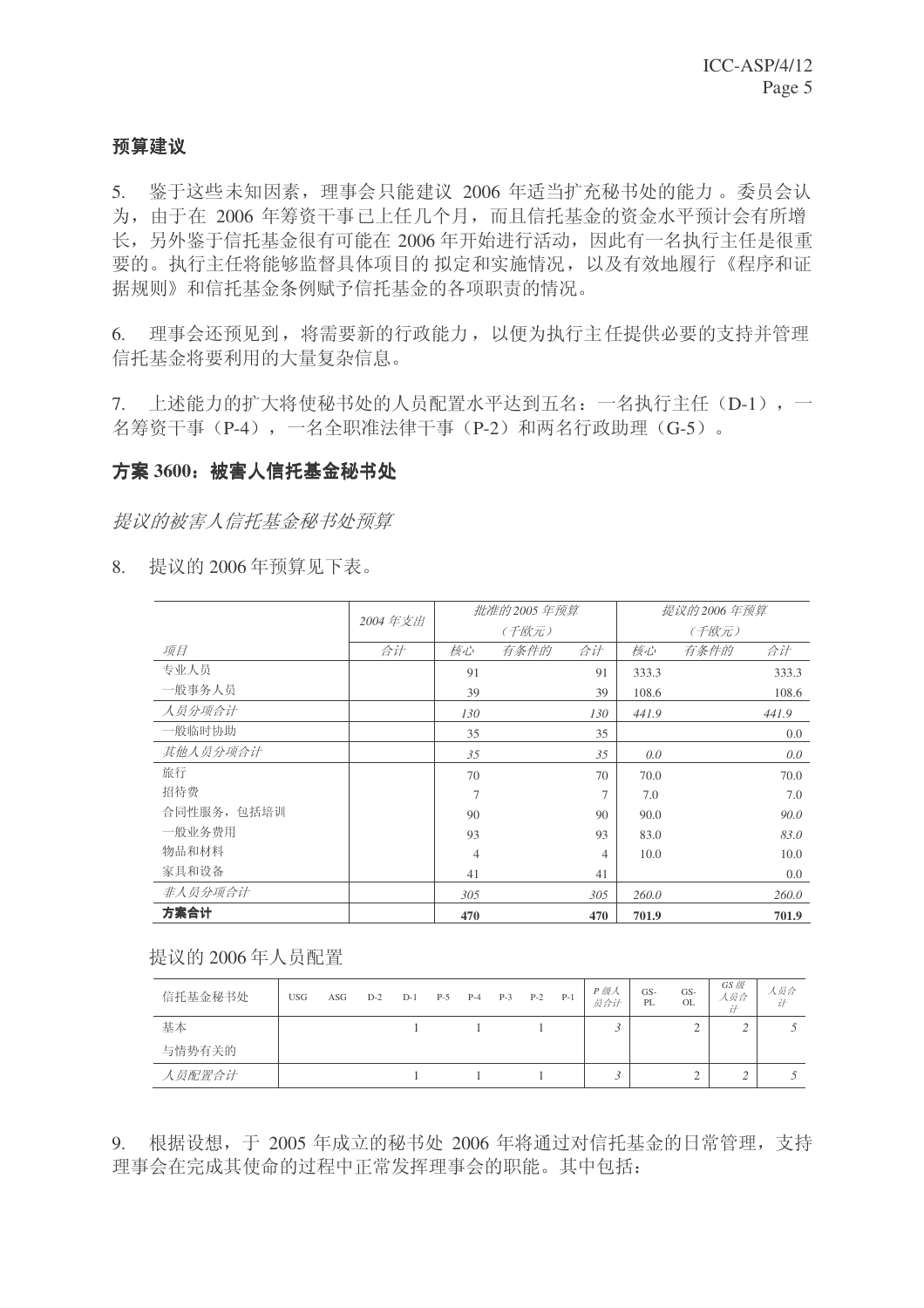- 根据《程序和证据规则 》规则 98, 协助理事会接收通过赔偿金所得到的资 源,并将赔偿金与信托基金的其他资源分开:
- 协助理事会按照分庭的要求, 准备关于将罚金或没收财产转入信托基金的书 面或口头意见(《程序和证据规则》规则148、条例草案 34):
- 支持理事会根据《程序和证据规则》规则 221, 就财产和资产的处置或分配提 交书面或口头意见:
- 实施理事会所通过的关于如何从私人机构争取捐款的准则,并建立有助于核 查和区分所收到资金来源的机制(条例草案 27 和 29):
- 支持信托基金接受 ICC-ASP/1/Res.6 号决议第 2 段阐明的来源的所有自愿捐 款,并记录来源及所收到的数额(条例草案28);
- 协助理事会与政府、国际组织、个人、公司和其他实体建立联系, 以便为信 托基金争取自愿捐款(条例草案 26):
- 支持理事会确定和指导信托基金的活动和项目,并分配可由其支配的财产和 资金, 但需经法院做出决定(ICC-ASP/1/Res. 6 号决议附件第7段):
- 协助理事会根据 《程序和证据规则》规则 98 落实法院命令的个人和集体赔 偿, 以及按照《罗马规约》第79条为被害人的利益使用其他来源:
- 制定并落实有效的筹资战略:
- 落实信托基金的外延战略,并且促进对法院管辖权内被害人处境的认识:
- 实行为拒绝被认为不符合法院原则的自愿捐款而通过的标准;
- 就有关事官与书记官处和法院的其他机关以及其他组织保持联系:
- 定期向理事会报告其活动(条例草案 20)。

## 人员需求

一名执行主任 (D-1)

10. 该任职人员负有全面的执行责任, 将指导并协调被害人信托基金的一般和专门的 政策、计划和活动。他/她将确保在中期和长期落实理事会指明的基金总体目标和要 求。该任职人员将负责: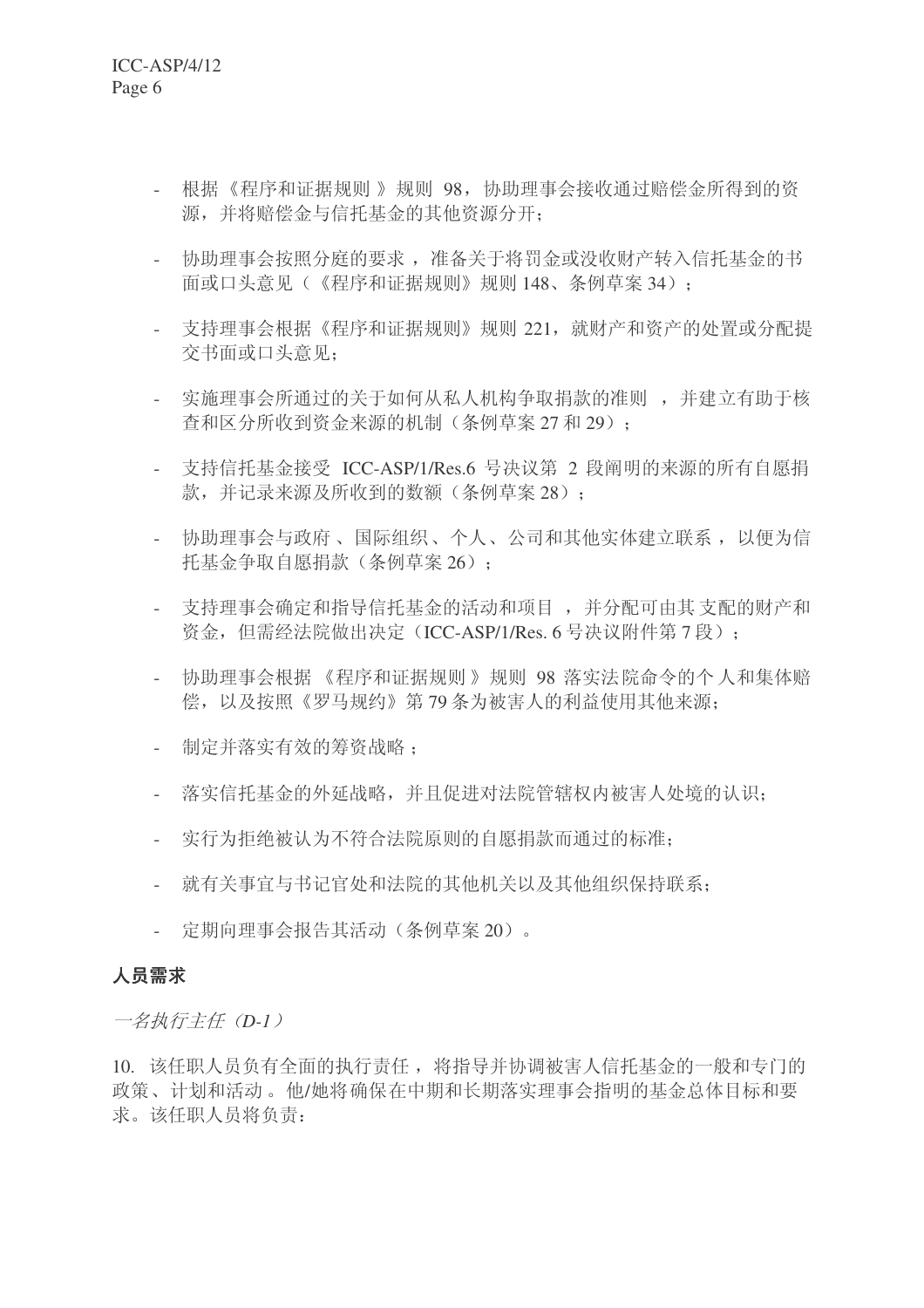- 监督和制定就赔偿问题和被害人信托基金及其秘书处的职能、结构和活动的 问题提供法律意见或建议的准则:
- 提供用于和/或指导制定并实施信托基金的宣传和外延活动以及资金支付计划 的准则:
- 在基金的计划和活动中提供并确保最高水平的质量和成本效益:
- 就所有有关基金的管理和监督的事宜向理事会提供解决程序和实质性问题的 建议和帮助,而且在立法、跨学科和机构间的会议上代表基金秘书处:
- 指导基金的计划和活动并酌情使基与法院各机关的计划和活动相协调:
- 与缔约国或其他组织的高级代表进行磋商并参 加与他们的谈判, 并且在其他 组织和机构的会议上代表秘书处:
- 在其他组织和机构的会议上代表信托基金:
- 分析、协调、制定、批准、提交、谈判预算和人员建议并说明理由,而且管 理工作人员和合同性资源。

一名筹资于事 (P-4)

11. 这名筹资干事将寻找并确定新的机会,而且还将增强与捐助者的关系,以便加大 收入。这一职位的责任包括: 决定筹资的类型, 制定需要执行的计划/活动: 准备筹资 时间表: 指导愿意帮助筹资的志愿小组 并提出建议: 记录提供资金的情况和赠款的想 法以及成功的供资来源。该任职人员将同广泛的倡导小组合作。作为筹资者, 他/她的 责任包括:

- 找到并确定新的筹资机会, 发展与捐助者的关系以便最大限度地增加收入;
- 决定筹资的类型, 制定将要实施的计划/活动:
- 支持理事会提供用于和/或指导制定并实施信托基金公共宣传和外延活动以及 资金支付计划的准则;
- 制定筹资时间表, 向愿意帮助筹资的志愿小组提供建议和指导, 并记录提供 资金的情况、赠款想法和成功的供资来源。

一名准法律干事 (P-2)

12. 这一职位是根据被害人信托基金工作组向缔约国大会提出的建议、在 2005 年的预 算中设立的, 但只有半年的时间。这名人员将负责向理事会提供法律咨询, 并对一系 列问题进行实质性的研究, 其中包括与赔偿有关的复杂的法律问题、法院与信托基金 之间的关系问题以及包括资金接收和支出在内的信托基金的职能和活动。 在本预算草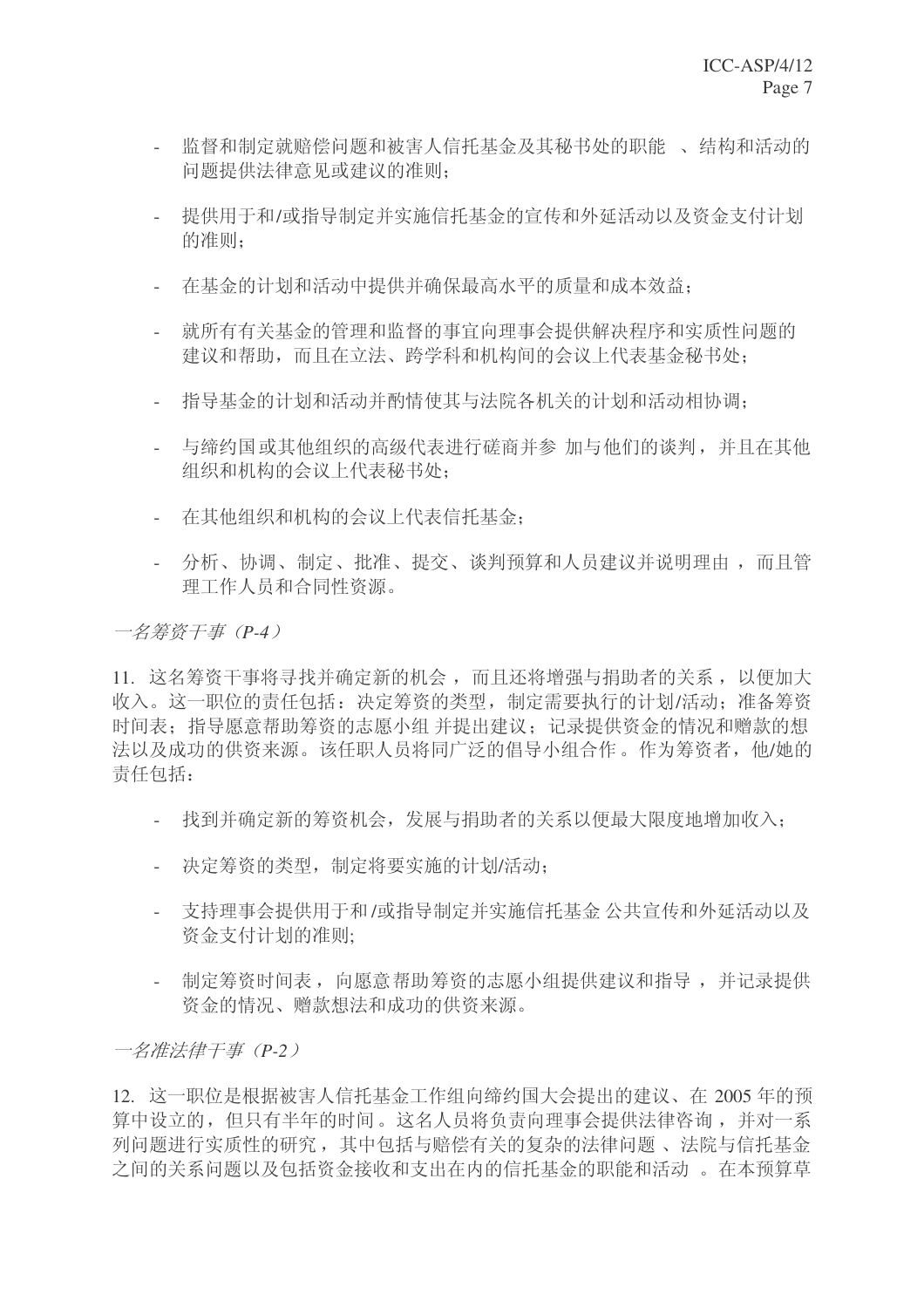案中,目前假设 2006年这一职位将是全职的, 但要根据缔约国大会在第四届会议上做 出的决定而定。在执行主任的监督下, 该人员将负责:

- 落实同起草与受让人和实体, 包括政府间、国际或国家组织(视情况而定) 的合同和协定以及其他安排有关的命令:
- 支持理事会根据《程序和证据规则》规则 221 提交有关财产或资产处置或分 配的书面或口头意见:
- 协助理事会根据《程序和证据规则》规则 98 落实法院命令的个 人和集体赔 偿,以及按照《罗马规约》第79条为被害人的利益使用其他来源:
- 制定各种程序以便管理和促进被害人信托基金的活动和计划;
- 通过对与赔偿 金有关的复杂法律问题、基金与法院的关系 以及与信托基金的 职能、结构或活动有关的问题进行实质性的研究,向理事会主席提供支持;
- 组织和准备一般性的会议,研讨会和就赔偿的有关问题举行的工作会议:
- 与被害人、被害人组织,并酌情与政府间组织、国际组织或国家组织建立并 保持关系。

一名计算机信息系统专家 (G-5)

13. 这一职位涉及到秘书处计算机信息系统的规划、设计、开发、投入使用和维护。 该任职人员将负责以下工作:

- 起草可行性研究报告, 分析并修改现有的应用程序、维护系统的软件、设计 和编写计算机程序, 并设计数据库:
- 改进并维护数据的组织安排和可利用性;
- 就通过赔偿申请表收集的数据与书记官处, 特别是被害人参与和赔偿科进行 联系, 向用户提供业务支持, 并根据秘书处将要承担的不同任务告诉他们应 使用的最适官硬件和软件:
- 为用户讲行培训和演示。

一名行政助理 (G-5)

14. 这名行政助理将在信托基金执行主任的监督下, 为秘书处提供行政支持。其任务 包括:

- 跟踪、监测所有与秘书处有关的拨款和支出: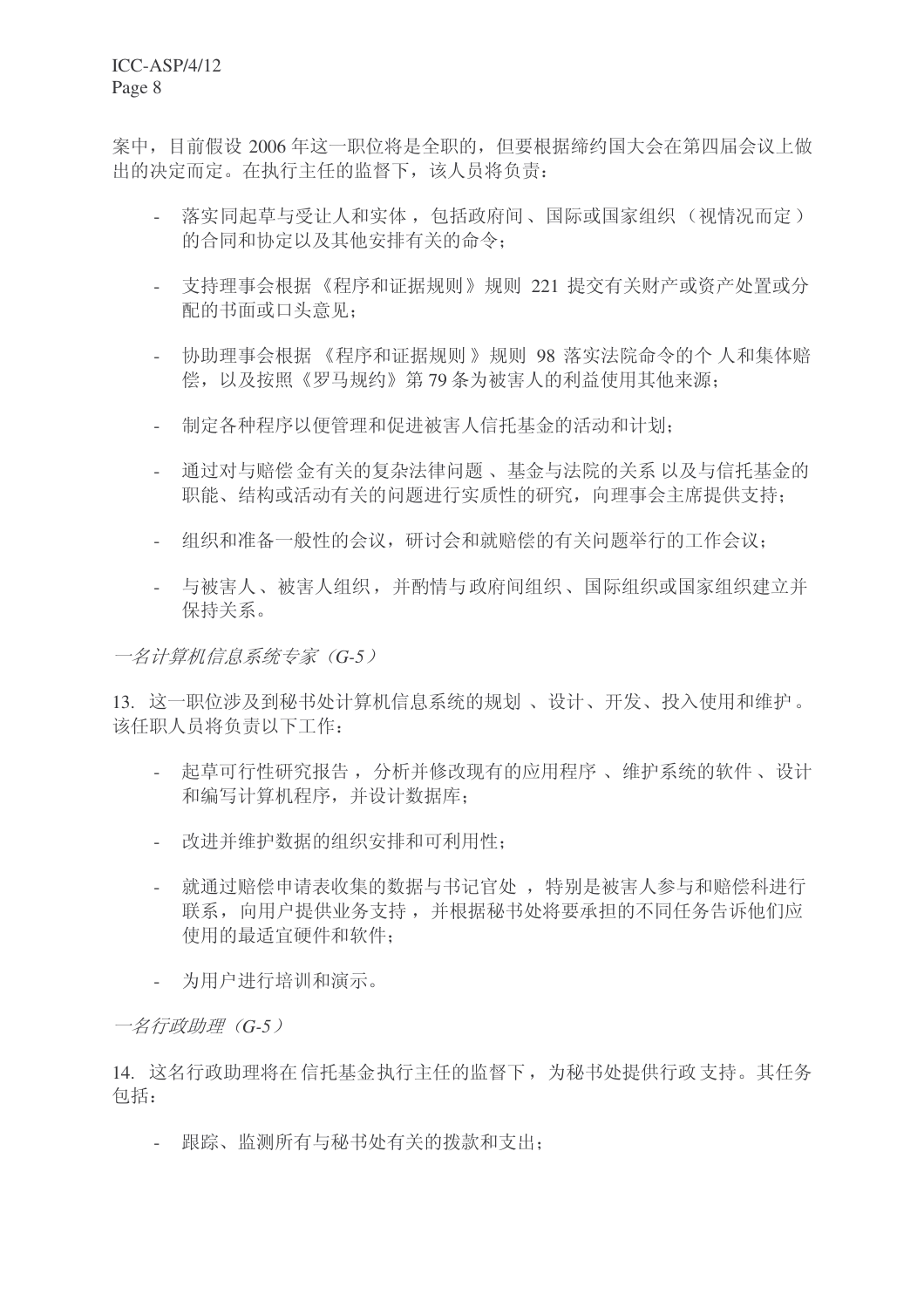- 与书记官处的有关科室密切协调完成秘书处行政管理方面的任务:
- 开展与预算文件有关的工作; 向秘书处的工作人员介绍一般行政管理事项, 拾杳信函和文件的格式和语法是否完整和准确:
- 通过安排与法院内外官员的会议 /约会协调执行主任的工作时间表: 保持工作 文件的归档制度: 并且监测收到的信函。

# 非人员费用

旅行

15. 预算中"旅行"项下包括能使理事会五名成员到海牙参加理事会年会的公务舱旅 费、住宿费和起点终点费用。这一项还包括筹资于事和其他工作人员公务旅行的费 用。

理事会会议

16. 根据 ICC-ASP/1/Res.6 号决议附件第 2 段, 理事会成员以个人身份无偿地开展活 动。然而, 法院 2005 年方案预算提供了款项以支付与 2004 年 4 月 20 日至 22 日举行 的理事会年会有关的费用。

17. 对于2006年, 由于建立了被害人信托基金秘书处, 建议再次为组织理事会的会议 提供预算拨款, 其中一次将在海牙举行, 这样理事会可以利用法院的设施。理事会在 海牙举行一次会议应当考虑的费用如下:

| 到海牙的往返飞行    | 以欧元计算的大概费用 |
|-------------|------------|
| 从阿曼         | 1,750      |
| 从开普敦        | 3,714      |
| 从圣何塞        | 2,534      |
| 从华沙         | 831        |
| 从巴黎(Thalys) | 550        |
| 小计          | 9,379      |

• 交通, 公务舱: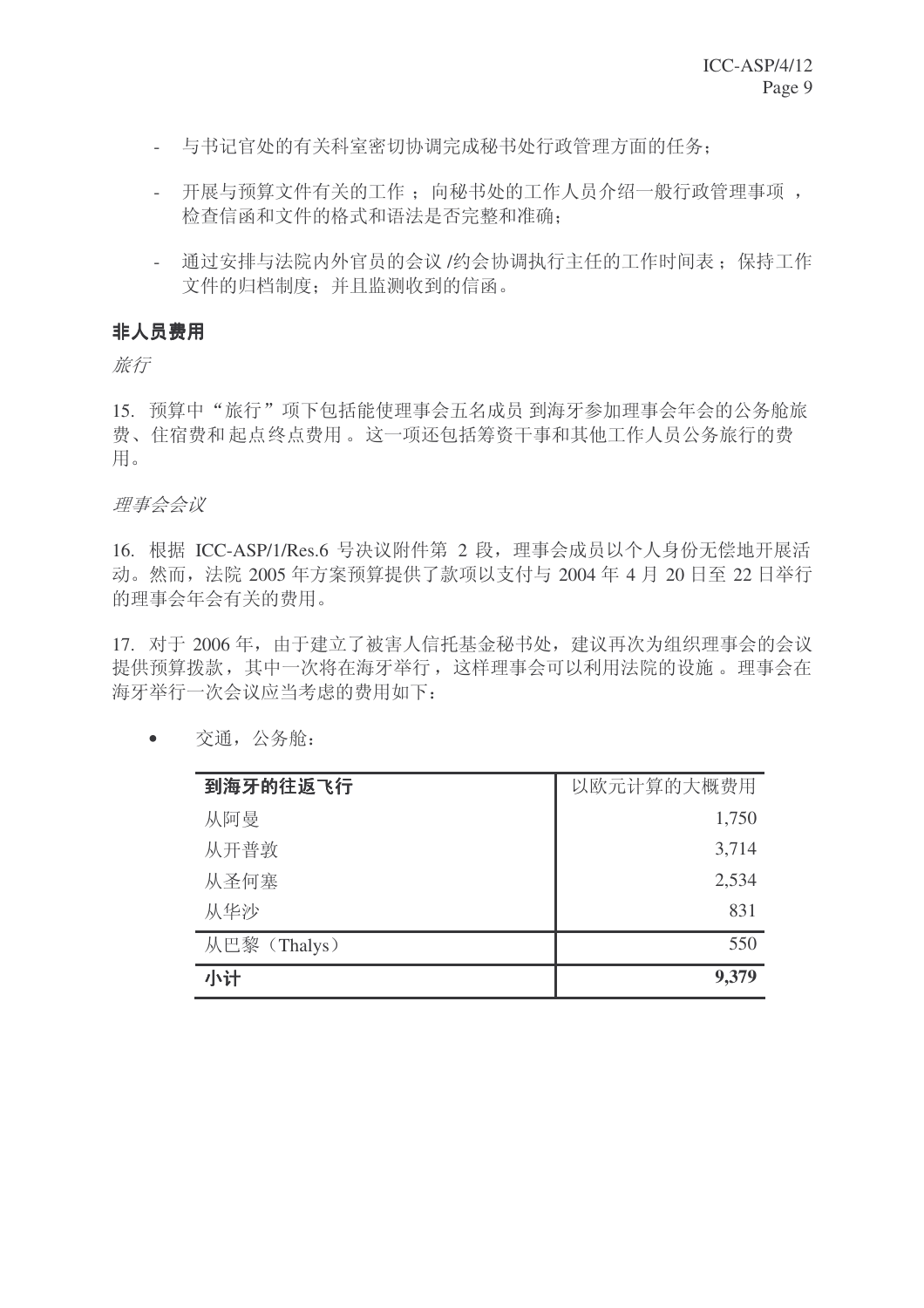ICC-ASP/4/12 Page 10

• 其他费用

(a)

| 住宿     |       |
|--------|-------|
| 5人2天旅馆 | 2,968 |
| 起点终点费用 | 600   |
| 小计     | 3,568 |

(b)

| 笔译和口译服务                                            |        |
|----------------------------------------------------|--------|
| 外聘会议口译<br>(英语和法语) 2 天, 每名口译每天 376<br>欧元+旅费(900 欧元) | 6,608  |
| 听打记录: 每小时 220 欧元<br>用英语和法语的 2 天会议                  | 7,040  |
| 会前翻译文件: 100页<br>会议期间文件: 15页<br>会后文件: 75页           |        |
| (按正常费率: 每一页[300字]45 欧元)                            | 8,550  |
| 小计                                                 | 22,198 |

(c)

| 招待费          |        |
|--------------|--------|
| 服务 (2天)      | 290    |
| 晚餐 (15人, 1天) | 1,000  |
| 午餐 (15人, 2天) | 2,000  |
| 小计           | 3,290  |
|              |        |
| 一次会议合计       | 38,435 |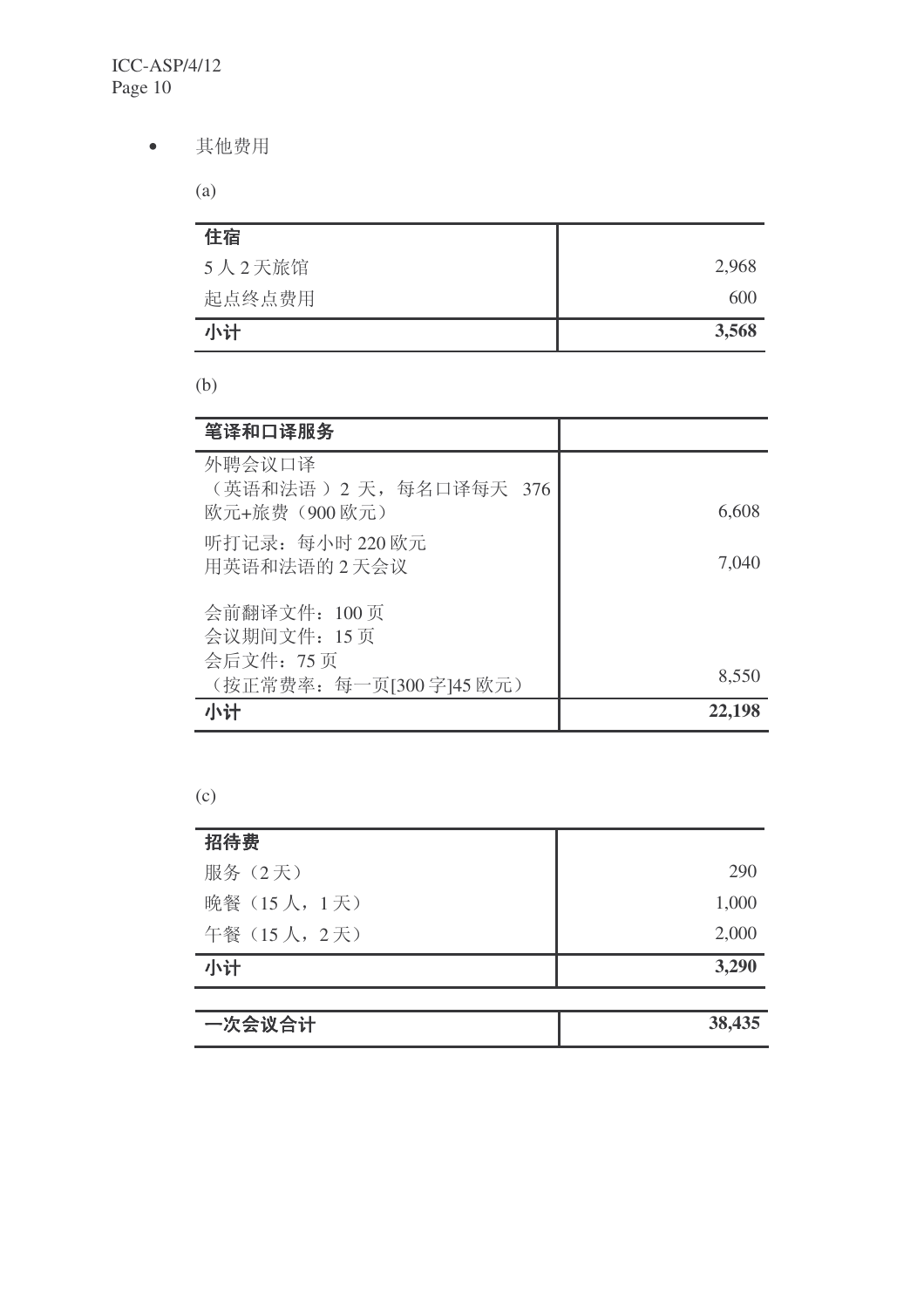# 附件 B 收到的自愿捐款清单

I. 摩根大通银行账户 国际刑事法院被害人信托基金 JP Morgan Chase Bank New York, US Account number: 400932776 ABA Routing number: 0002 Swift code: CHASUS33 Fed Wire number: 021000021

2004年7月16日至2005年8月15日以美元存入摩根大通银行的捐款: 1

| 按月列出的个人捐款 | 合计     |
|-----------|--------|
|           | (美元)   |
| 2004年8月   | 176.00 |
| 2004年9月   | 20.00  |
| 2004年10月  | 265.00 |
| 2004年11月  | 37.62  |
| 2005年1月   | 60.00  |
| 小计        | 558.62 |

2004年7月16日到2005年8月15日摩根大通银行账户的分类数据:

| 账户上的分类数据  | 合计     |
|-----------|--------|
|           | (美元)   |
| 小计(美元)    | 558.62 |
| 2004年银行收费 | 80.08  |
| 2005年银行收费 | 75.52  |
| 利息        | 没有     |
| 银行拒收的支票   | 没有     |
| 合计        | 403.02 |

<sup>1</sup> 通过 2003 年 3 月在美国开展了一次募捐活动, 募集到了捐款。这次活动是由"寻求全球解决方案的 公民" (Citizens for Global Solutions) 协调的, 有 30 多个其他非政府组织参加或给予支持。其目的是 要为国际刑事法院被害人信托基金筹资,为一般的公民直接参与法院的活动提供机会,并且在美国提高 对信托基金和国际刑事法院重要工作的认识。"寻求全球解决方案的公民"2004年12月31日中止了这 一活动, 此后只收到了很少的捐款。

<sup>2</sup> 本表只显示了收到捐款的月份。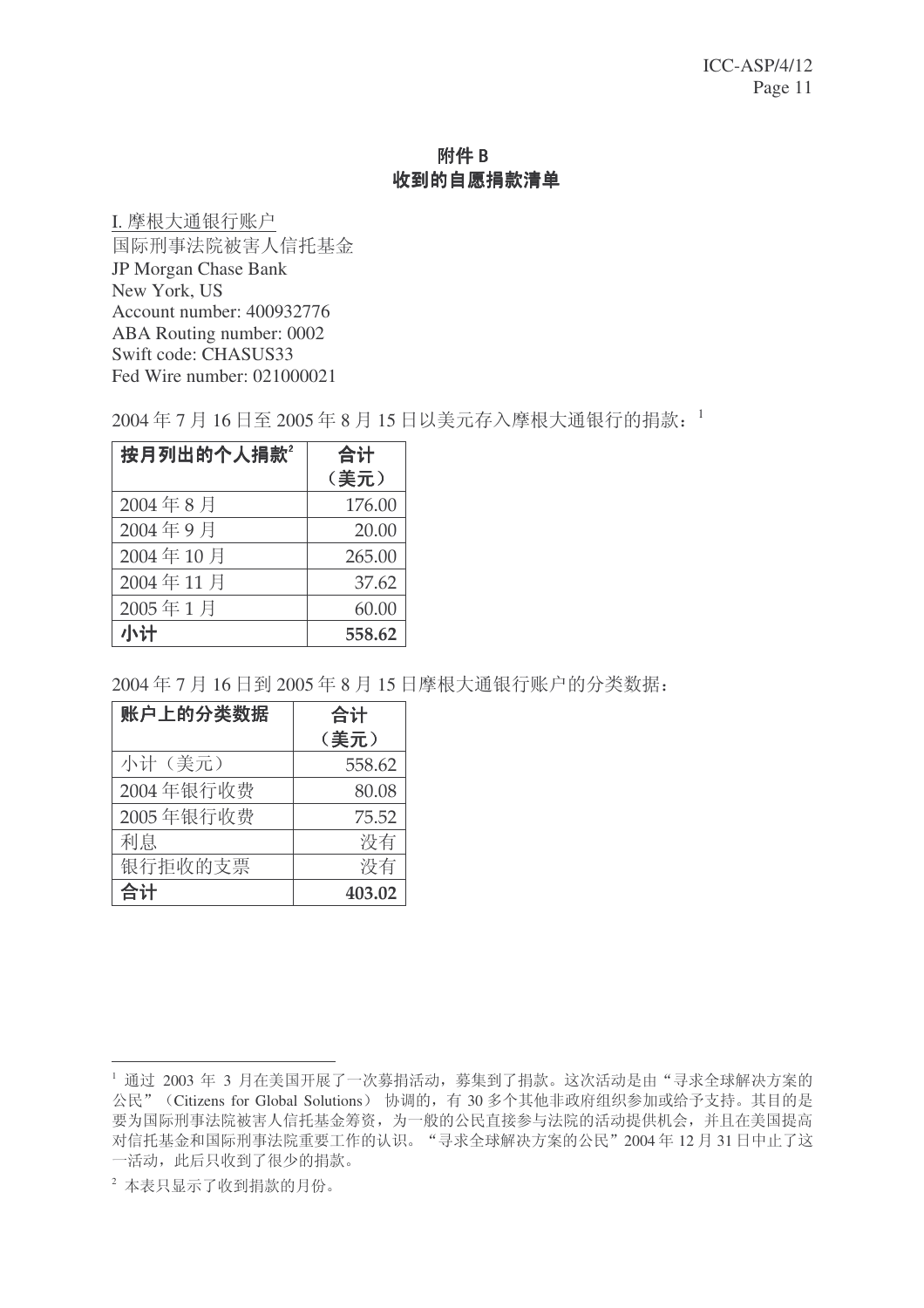ICC-ASP/4/12 Page 12

## II. 富通银行账户

国际刑事法院被害人信托基金 Fortis Bank The Hague, the Netherlands Account number: 240005201 IBAN number: NL39FTSB0240005201 Swift code: FTSBNL2R

从 2004年7月16日至 2005年8月15日以欧元存入富通银行的捐款

| 按月列出的个人捐 | 合计        |
|----------|-----------|
| 款        | (欧元)      |
| 2004年8月  | 500.00    |
| 2004年9月  | 1,275.87  |
| 2004年10月 | 50.00     |
| 2004年11月 | 2,550.00  |
| 2004年12月 | 1,000.00  |
| 2005年1月  | 797.49    |
| 2005年3月  | 1,080.00  |
| 2005年4月  | 329.13    |
| 2005年7月  | 6,043.51  |
| 2005年8月  | 908.50    |
| 个人捐款小计   | 14,534.50 |

| 按月列出的国家捐 | 合计         |
|----------|------------|
| 款        | (欧元)       |
| 2004年10月 | 25,000.00  |
| 2004年11月 | 100,000.00 |
| 2004年12月 | 98,910.59  |
| 2005年1月  | 99,107.03  |
| 2005年3月  | 100,000.00 |
| 2005年6月  | 25,000.00  |
| 2005年7月  | 150,000.00 |
| 2005年8月  | 61,758.90  |
| 国家捐款小计   | 659,776.52 |

<sup>3</sup>这些是国际刑事法院工作人员的捐款。有些是讲课费和服务费, 其他则是自愿捐款。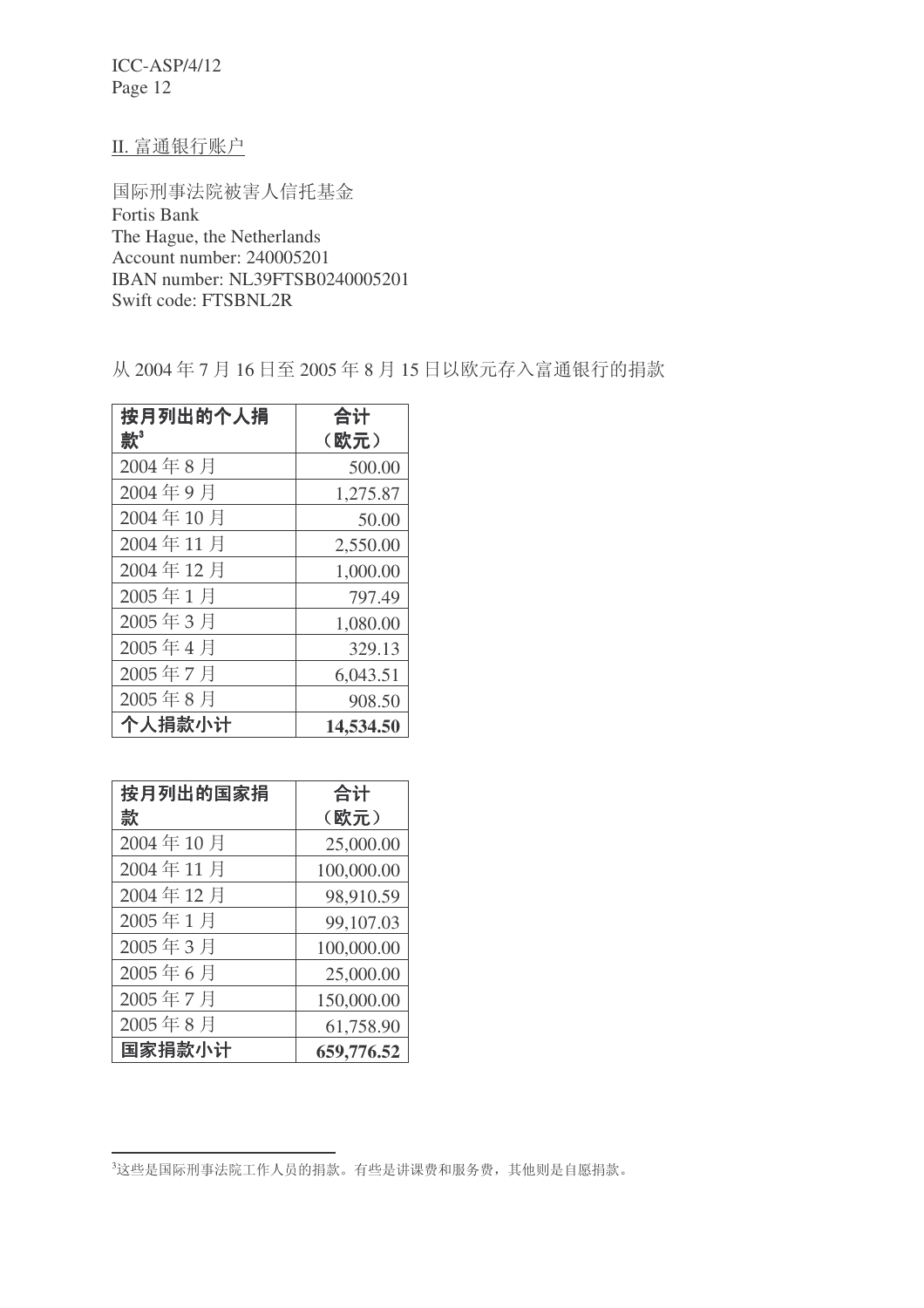2004年7月1日至2005年9月1日富通银行账户的分类数据:

| 账户上的分类数据        | 合计         |
|-----------------|------------|
|                 | (欧元)       |
| 个人捐款小计          | 14,534.50  |
| 国家捐款小计          | 659,776.52 |
| 利息 (01/09/2005) | 5,699.72   |
| 减去银行手续费         |            |
| /收费             | 175.03     |
| 合计              | 680,185.77 |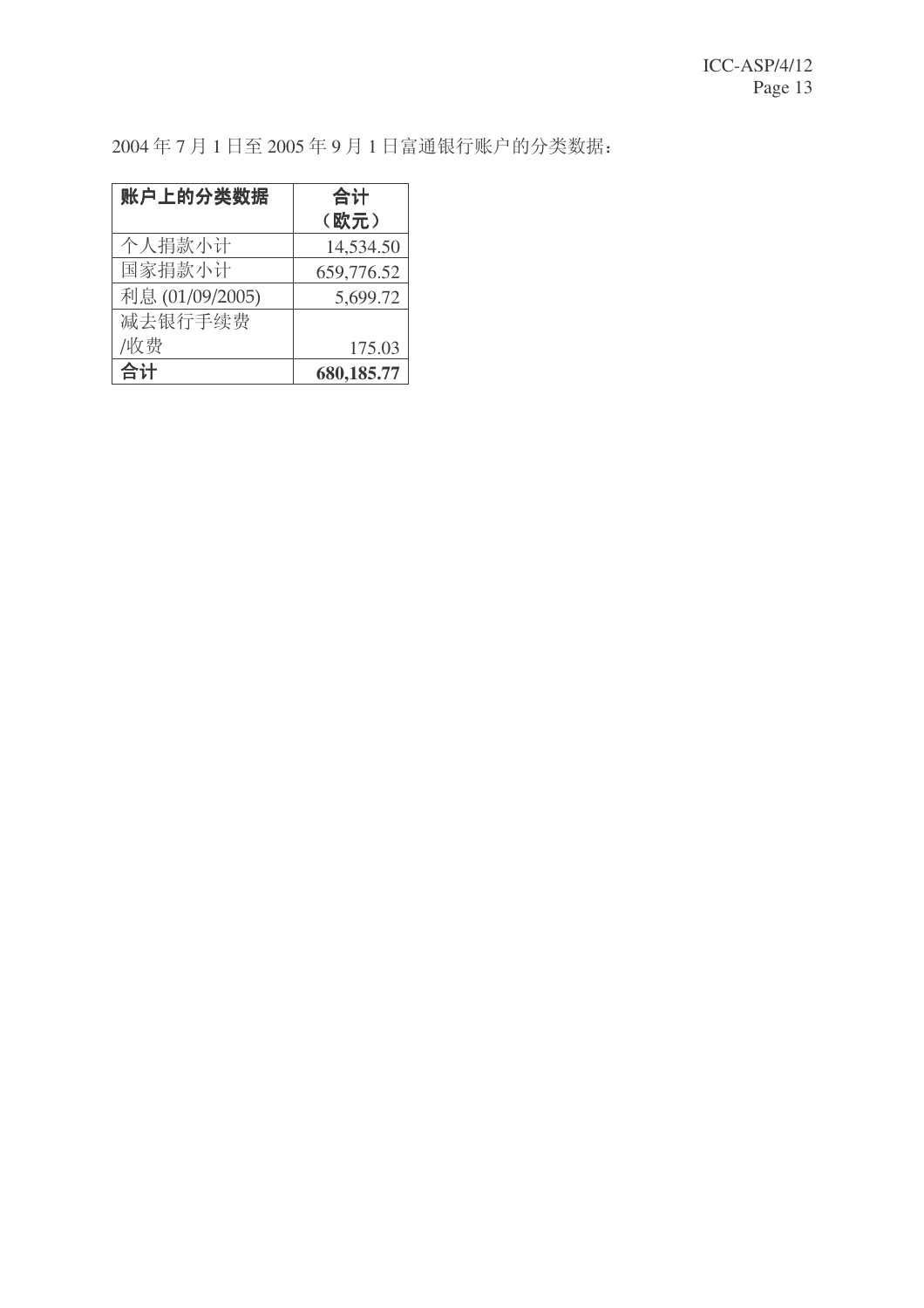# 捐款清单

以下是 2004年7月16日至 2005年8月15日给被害人信托基金的捐款:

| 国家       | 数额             | 捐款次<br>数       |
|----------|----------------|----------------|
| 比利时      | 100,000.00 欧元  |                |
| 芬兰       | 100,000.00 欧元  |                |
| 法国       | 150,000.00 欧元  |                |
| 爱尔兰      | 75,000.00 欧元   |                |
| 约旦       | 10,000.00 美元   |                |
| 列支敦士登    | 10,000.00 瑞士法郎 |                |
| 卢森堡      | 25,000.00 欧元   |                |
| 墨西哥      | 30,000.00 美元   | $\overline{2}$ |
| 瑞士       | 85,000.00 欧元   |                |
| 特立尼达和多巴哥 | 61,758.90 欧元   |                |
| 联合王国     | 25,000.00 欧元   |                |

# 2004年7月16日至2005年8月15日收到的少于250 欧元的捐款

| Abramson, Gary             | 美国 |  |
|----------------------------|----|--|
| Fisher, Anne and William   | 美国 |  |
| Grosso-Goddard, Victoria   | 美国 |  |
| Griswold, Ruth E.          | 美国 |  |
| Kohler, Reinhard and Ciris | 美国 |  |
| Rasmussen, Emilie A.       | 美国 |  |

# 以下是 2004年7月16日至 2005年8月15日以欧元给被害人信托基金的捐款

| 组织和个人                             | 国家 | 数额 | 捐款次数 |
|-----------------------------------|----|----|------|
| Bos, A. and A.                    | 荷兰 |    |      |
| Bos, R.N.                         | 荷兰 |    |      |
| De Groot-Bod, W.E.J.              | 荷兰 |    |      |
| Knox, Mark R. and Sheryl Cormicle | 荷兰 |    |      |